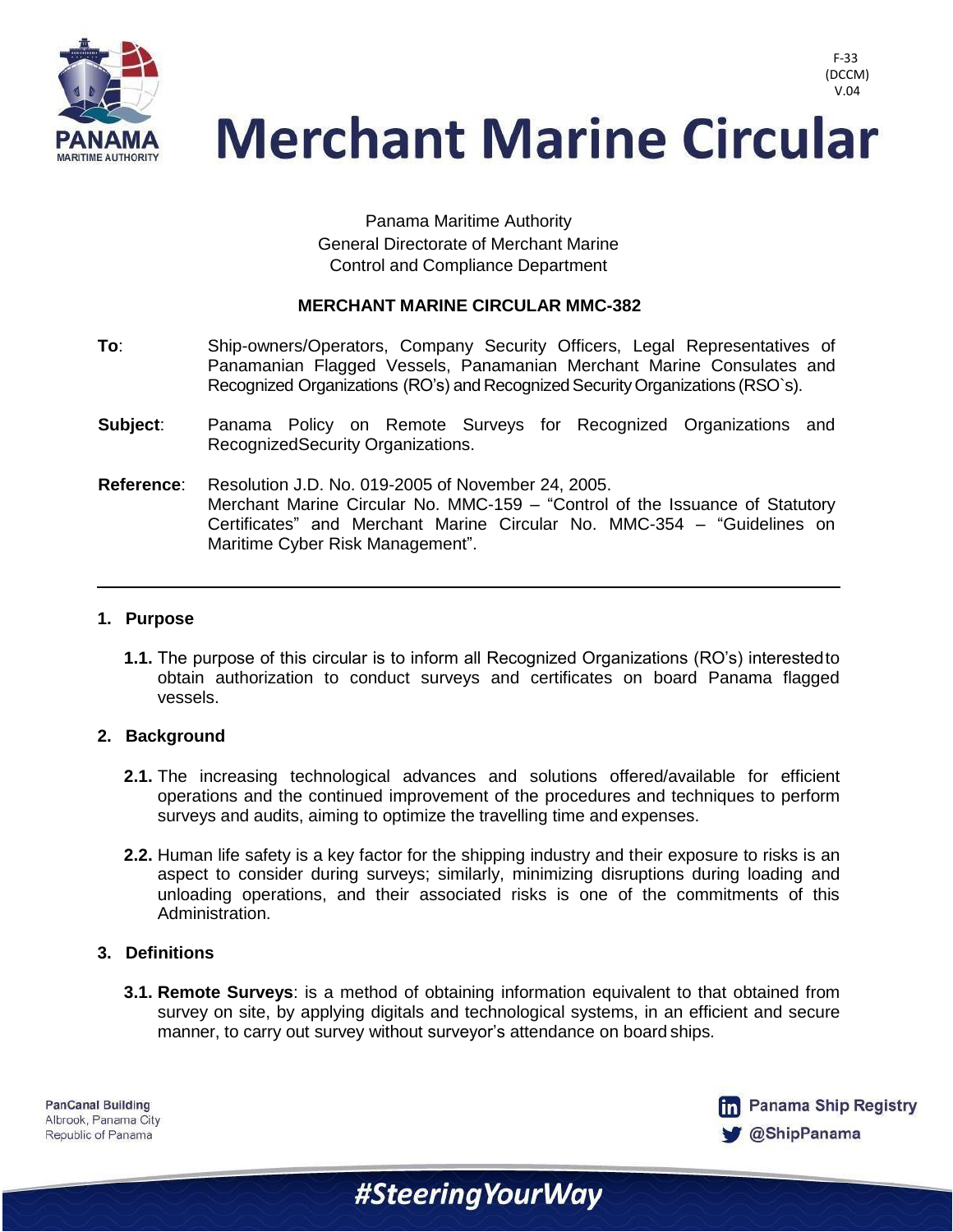

**Merchant Marine Circular** 

**3.2.** Remote inspection techniques means a method to conduct remote surveys includes the use of remote/tools such as viewing a livestream of audio and video or data stream, or reviewing information and data by means of iPods, video conference/meetings, visual images, photographs, screenshots, trend analysis printouts or using divers, unmanned robot arm, remote operates vehicles (ROV), climbers, drones, or other means acceptable to the Recognized Organizations, however, other means used by Recognized Organizations to conduct remote surveys, should be accepted by the Administration**.**

# **4. Application**

**4.1.** Remote Surveys may be used as an alternative to survey on site, employing remote inspection techniques by the crew or ship-designated person, to provide the survey results necessary to the RO appointed surveyor, for the correspondent evaluation, therefore, the survey can be carried out wherever the ship is located and in order to ensure compliance with the applicable international requirements.

## **5. Approvals of Recognized Organizations to perform Remote Surveys/Audits:**

- **5.1.** Every Recognized Organization is responsible to determine if the ship applying for remote survey is eligible for the inspection, considering the scope and suitable conditions to perform such work.
- **5.2.** All Recognized Organizations shall submit their procedures to [ro-panama@segumar.com,](mailto:ro-panama@segumar.com) in order to evaluate the capabilities developed to execute Remote Surveys/Audits. After being approved, the Recognized Organizations will be authorized to carry out the following Surveys-Audits, so far:
	- **1.** Interim ISM / ISPS and MLC Audits.
	- **2.** Additional ISM/ISPS/MLC due to rectification of non-conformities or pending remarks (Not applicablein cases of Additional Audits due to PSC & ASI detentions).
	- **3.** Statutory rectification of deficiencies or remarks (in cases of PSC & ASI detentions it will be evaluated on a case-by-case basis).
	- **4.** Occasional In-water Survey
	- **5.** Radio Surveys which have been attended by a radio technician subcontracted bythe RO as service supplier or an exclusive radio surveyor.

**Note**: For those cases when a third-party service suppliers or firms approved by the RO,are involved in rectifications of deficiencies, Non-Conformities, remarks, occasional in- water surveys and radio surveys, the RO must keep the corresponding records of such services.

**PanCanal Building** Albrook, Panama City Republic of Panama

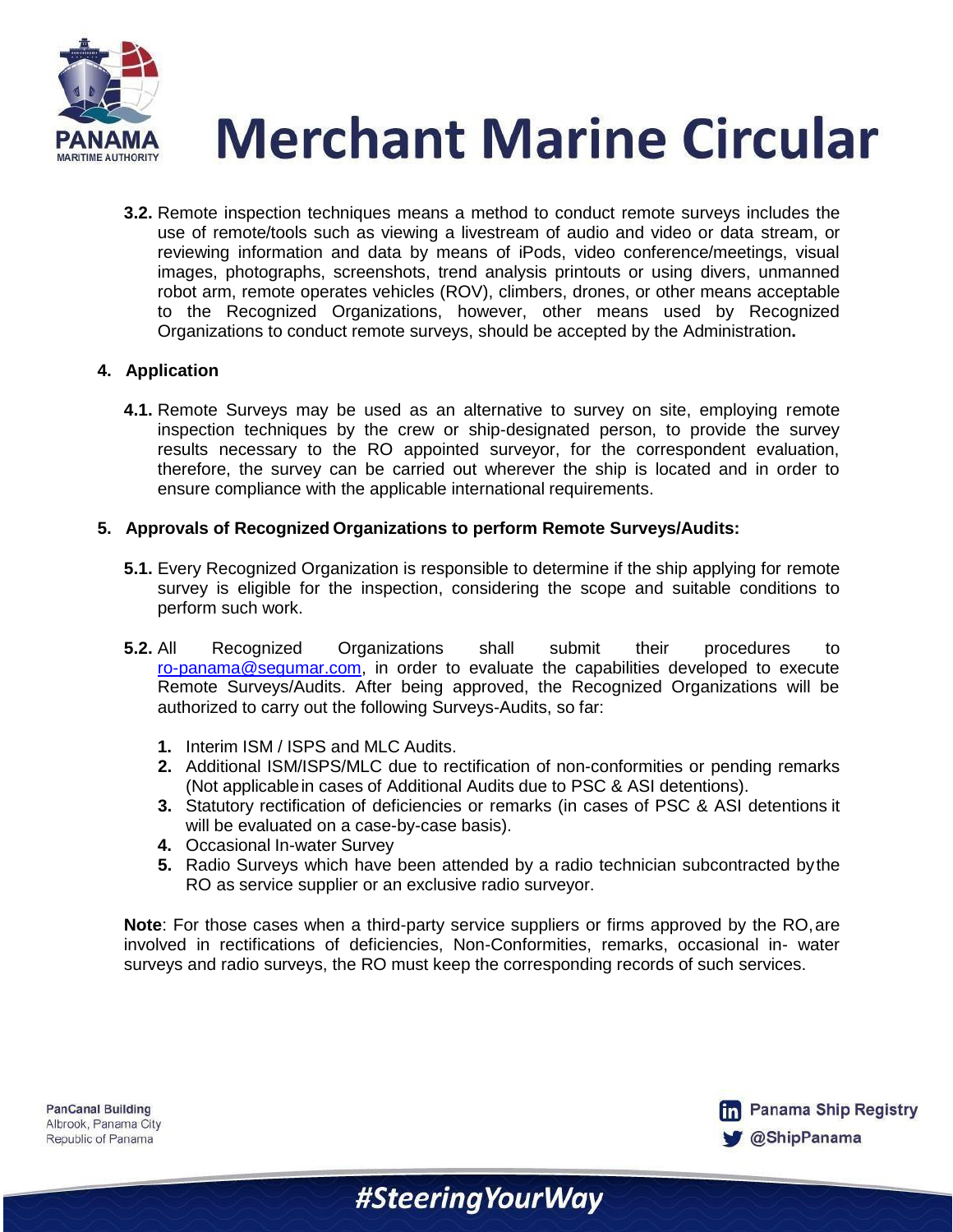

**Merchant Marine Circular** 

- **5.3.** To broaden the scope of surveys listed on the paragraph 5.2, Recognized Organizations applying for any other statutory certification and services to be conducted remotely, different than the above listed (according to the scope under mandatory IMO instruments), ROs shall submit to [ro-panama@segumar.com,](mailto:ro-panama@segumar.com,) their procedures which must comply the requirements of paragraph 6 of this Merchant Marine Circular.
- **5.4.** This Administration reserves its rights to decline any request to broaden the scope of any other statutory certifications based on RO performance and resources.
- **5.5.** For all remote surveys/audits above mentioned, the Panama Maritime Authority reserves the right to request that a flag inspector or the personal designated by the General Director of Merchant Marine to participate as a witness.
- **6. Requirements for approval of Recognized Organizations to perform Remote Surveys/Audits different than those listed in paragraph 5.2:**
	- **6.1.** Recognized Organizations seeking for the Administration authorization to carry out Remote Surveys/Audits must comply with the following requirements:
		- **6.1.1** Technologies:
			- Development and/or Acquisition of software application, for undertaking remotesurveys/audits by live streaming, which can be used to provide a live audio- visual connection to a vessel.
			- Capability to issue Electronic Certificates (FAL.5/Circ.39/Rev.2 Guidelines forthe use of electronic certificates & MMC-355).
		- **6.1.2** Security:
			- Please refer to the Merchant Marine Circular No. MMC-354 Guidelines on MaritimeCyber Risk Management.
		- **6.1.3** Remote Survey Planning:
			- Agreement (RO + Company)
			- Scope of Survey-Audit
			- Date of Remote Survey and Ship Location / Company

#SteeringYourWay

- Eligibility (RO + Company + Vessel / Previous Testing before Survey-Audit / Procedures during Survey-Audit and after)
- Techniques
- Ship/Company responsible person
- RO responsible person
- **6.2.** List of Staff/Surveyors authorized to carry out remote surveys.

| <b>PanCanal Building</b> |
|--------------------------|
| Albrook, Panama City     |
| Republic of Panama       |